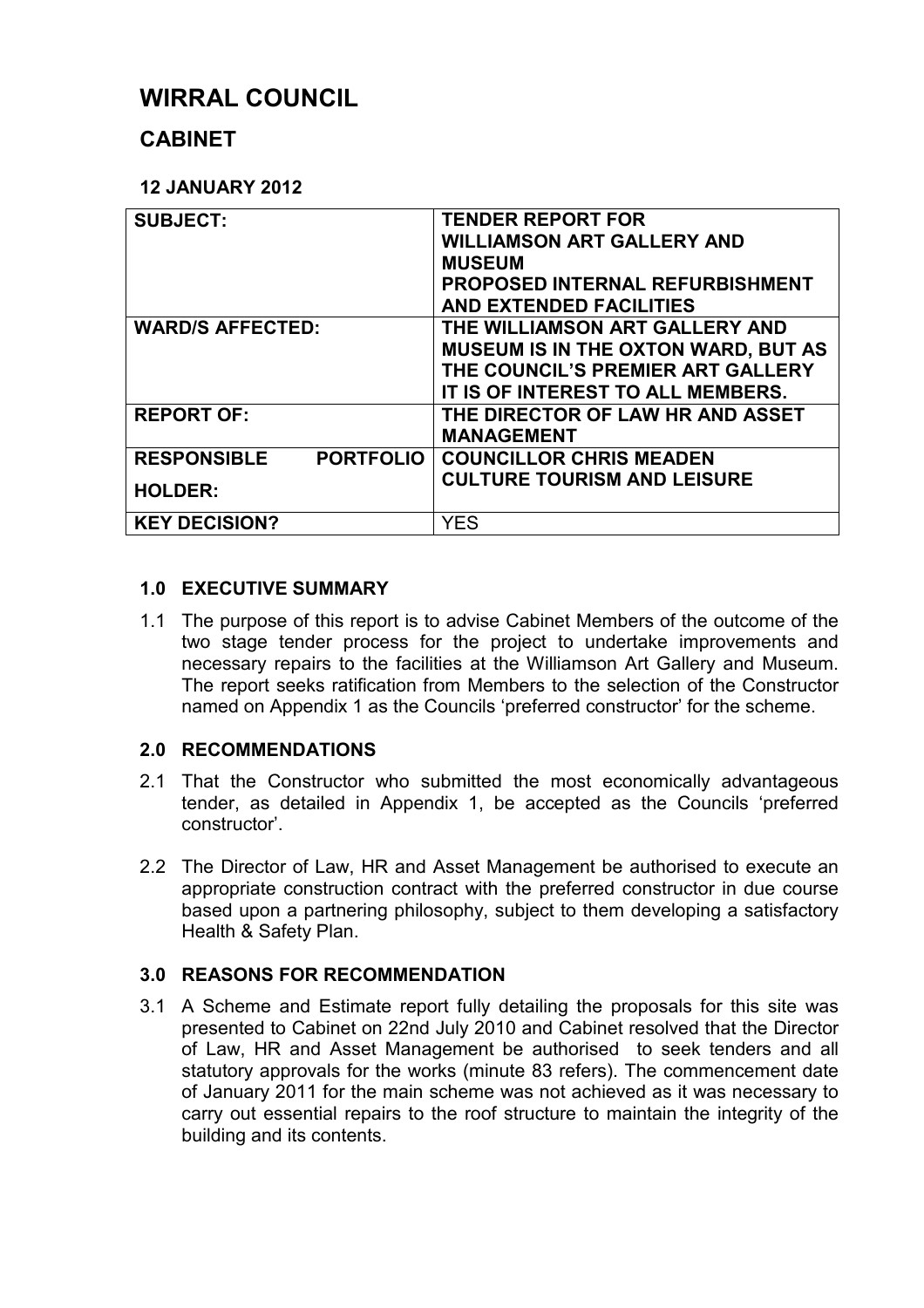#### **4.0 BACKGROUND AND KEY ISSUES**

- 4.1 The Williamson Art Gallery and Museum was constructed in 1928 by Birkenhead Corporation as a purpose-built gallery, and the form and function of the building has changed little since that time. The building is Grade II listed.
- 4.2 The accommodation currently comprises of 14 individual public exhibition rooms and a sculpture hall at ground floor level, each with overhead lantern lights, with service accommodation and storage at basement and first floor levels. The plan configuration is a figure-of-eight, with a large and a small internal quadrangle, with the quadrangles only providing limited natural light to some of the service areas.
- 4.3 The building was designed on an open-plan basis with free-movement between galleries. The effect of this is that environmental control is very difficult, with no facility for varying temperature and humidity for individual exhibitions. To meet standard conditions for storage and display of museum collections there are minimum requirements, which include control of temperature and humidity and, in some cases, exclusion of harmful daylight.
- 4.4 The storage accommodation for the growing art collections was deemed inadequate in the early 1980s, when the original basement was extended. Even further storage has been deemed necessary over the last ten years, and currently 2 of the public galleries are closed and temporarily used for storage.
- 4.5 As well as providing a venue for both traveling and static exhibitions, the gallery staff work with a variety of adult and young person/school groups in developing education around the museum collections. There is no separate provision for accommodation of coats and bags or for consumption of food or drink. This creates problems for efficient collection management, care of collections and visitor expectations. Collection care is compromised by condensation created either by wet coats or steam from hot drinks, food crumbs attracting insects and the danger of spills.
- 4.6 Access and emergency egress provision do not meet current requirements under the Disability Discrimination Act, current Fire Regulations or Licensing requirements, and public toilet accommodation within the Williamson is currently inadequate.
- 4.7 Visitor expectations also demand a level of additional provision for their comfort, including basic café facilities alongside retail opportunities, improved seating areas and toilet accommodation. These in turn raise the opportunity to increase income as well as enhancing the visitor experience.
- 4.8 Further difficulties experienced at the Williamson are that the only access into the galleries for the delivery of exhibitions is through the public entrance door, and the only route for the transfer of large objects between the public galleries and the basement storage and conservation studio is also through the public entrance door, via external ramps to basement level.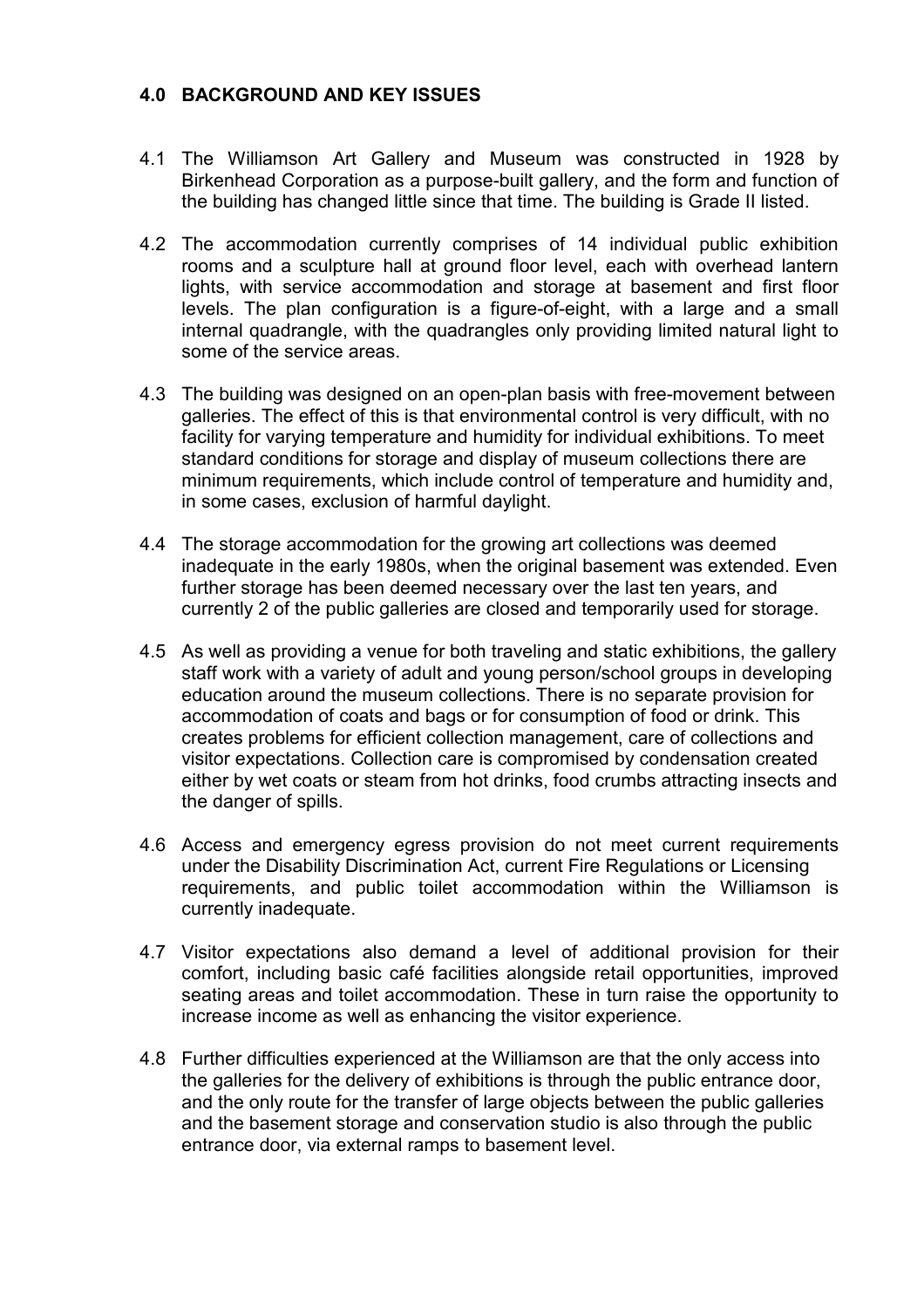- 4.9 Moving collections between floors is a Health & Safety issue as staff are put at excessive risk from lifting and carrying heavy and large collection items. The provision of an adequate ground floor store room will avoid this and ensure that collections are not moved more than necessary and can be moved in a safe and appropriate manner.
- 4.10 The heating system was oil-fired, with an oil-storage tank at basement level. Gas has been extended to the building, and the existing system has been replaced with new efficient gas-fired boilers resulting in reduced  $CO<sub>2</sub>$  emissions.
- 4.11 In October 2009 the Williamson Art Gallery & Museum and Birkenhead Priory were awarded the status of Full Accreditation by the Museums, Libraries and Archives Council, application for which was approved by Cabinet in minute 419, 19th March 2009. Accreditation is the national standard for museums in Britain.
- 4.12 The Williamson Art Gallery, having been identified as the Council's main exhibition facility and was listed in the Capital Programme for 2010 – 2013 (minute 225, Cabinet 09 December 2009), as the priority scheme within the programme of Investment in Cultural Services Assets.
- 4.13 In May 2010 the Williamson received 'The Industry's Favourite' award at the 2010 Museums & Heritage Awards for Excellence for the exhibition 'Arthur H Lee & Sons: A Textile Dynasty' and a High Commendation in the category 'Project on a Limited Budget' for the exhibition 'Above the Clouds – Mallory & Irvine and the Quest for Everest'.

#### **5.0 RELEVANT RISKS**

- 5.1 Due to the time constraints for completion and the technical and operational complexity, the project will be managed under a 'partnering contract' arrangement whereby the contractor's expertise is maximised and an early start on site can be achieved. A key principle within the contract is that there will be a pain/gain mechanism whereby the contractor can claim a limited financial bonus for completing the works within an agreed maximum price, which will be set within the available budget, and hence will help manage financial risks appropriately. Should unexpected additional work be encountered this will be managed through engineered savings which may result in minor changes to the specification or scope of the works. All contractor costs will be on an 'open book' basis and will be monitored by the Design Consultancy in the Department of Law, HR and Asset Management and overseen by Internal Audit in the Department of Finance.
- 5.2 A full risk management exercise in accordance with Council procedures will be undertaken for this project owing to the complexity and limited financial resources involved. This will be developed with the preferred constructor as a detailed risk register containing all critical project risks and monitored on a regular basis by the project team.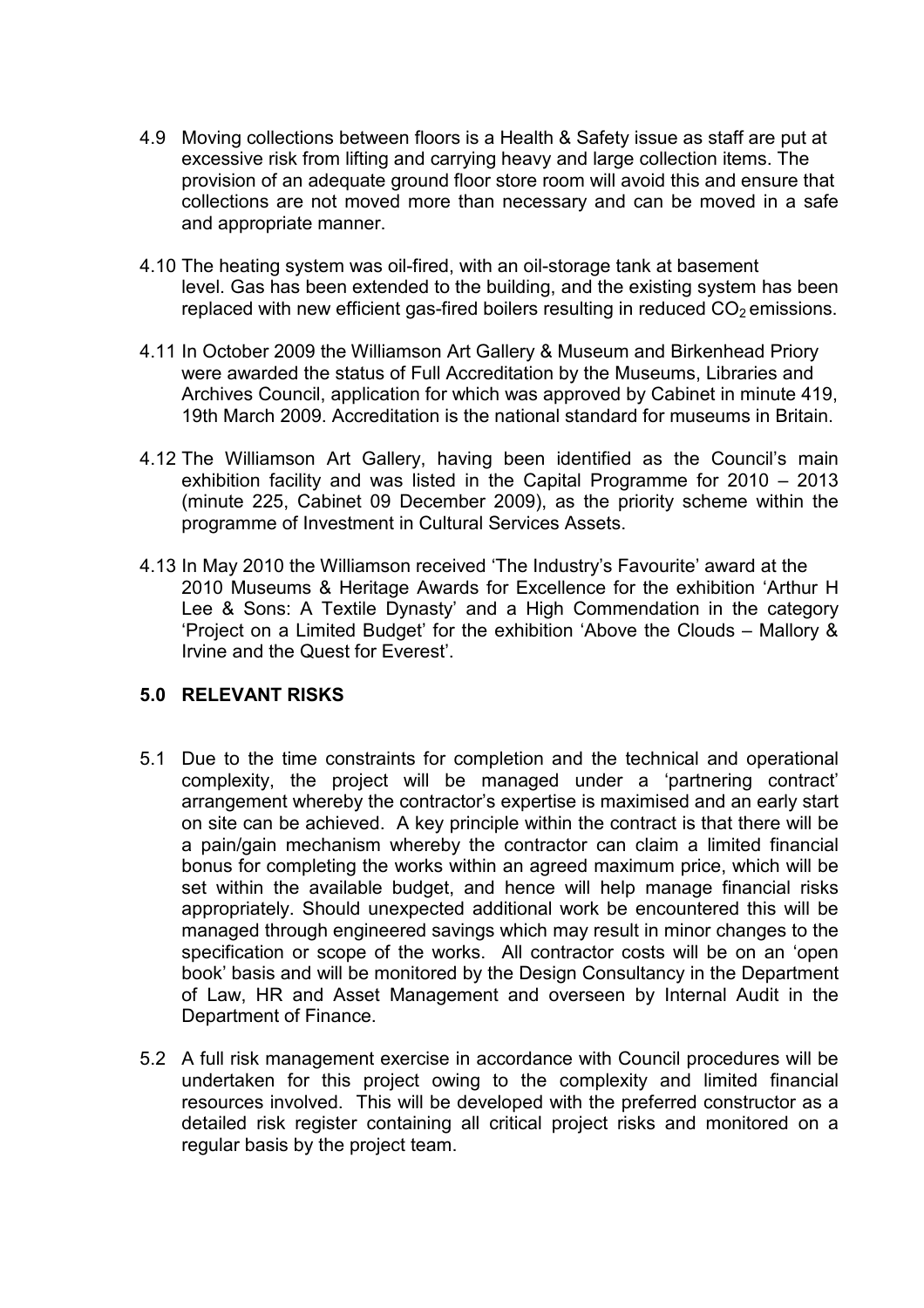# **6.0 OTHER OPTIONS CONSIDERED**

6.1 The other option is to do nothing in which case the Councils main exhibition facility will fall into disrepair and be lacking in facilities which will detract visitors

#### **7.0 CONSULTATION**

7.1 Consultation has been undertaken across the Council departments contributing to the content of the report, the Asset Management Group and to the relevant Departments where there are implications arising from the report

# **8.0 IMPLICATIONS FOR VOLUNTARY, COMMUNITY AND FAITH GROUPS**

- 8.1 The building improvements will assist in providing an integrated approach to children's education, and open up cultural awareness for the entire community.
- 8.2 Museum staff are working with 'Aiming Higher for Disabled Children' to increase and enhance the experience of visiting the Williamson Art Gallery across the widest possible range. The provision of a 'Changing Places' toilet will significantly enhance access.
- 8.3 The design of this project will take account of best practice to reduce the risk of crime and the local Crime Reduction Officer will be consulted.
- 8.4 The scheme shall include electronic controls on appropriate inner doors to restrict unauthorized personnel from proceeding beyond the public areas.

#### **9.0 RESOURCE IMPLICATIONS: FINANCIAL; IT; STAFFING; AND ASSETS**

- 9.1 There are no additional staffing implications with these proposals.
- 9.2 Stage 1 Tender submissions were received on  $25<sup>th</sup>$  November 2011 via "The Chest" and have been scored by a panel of officers from The Department of Law, HR and Asset Management. Stage 2 interviews were held with the four best scoring tenderers from stage 1 with a panel including officers from Law HR and Asset Management Department and Technical Services on 16<sup>th</sup> December 2011. Details of the selection process and relevant scoring of tenderers is included at Appendix 1. The model used to determine the most economically advantageous tender was lodged with the Council's procurement team in the Department of Finance prior to receipt of tenders.
- 9.3 The agreed maximum contract price will be set within the available budget reported to Cabinet on 22<sup>nd</sup> July 2010 (min 83 refers).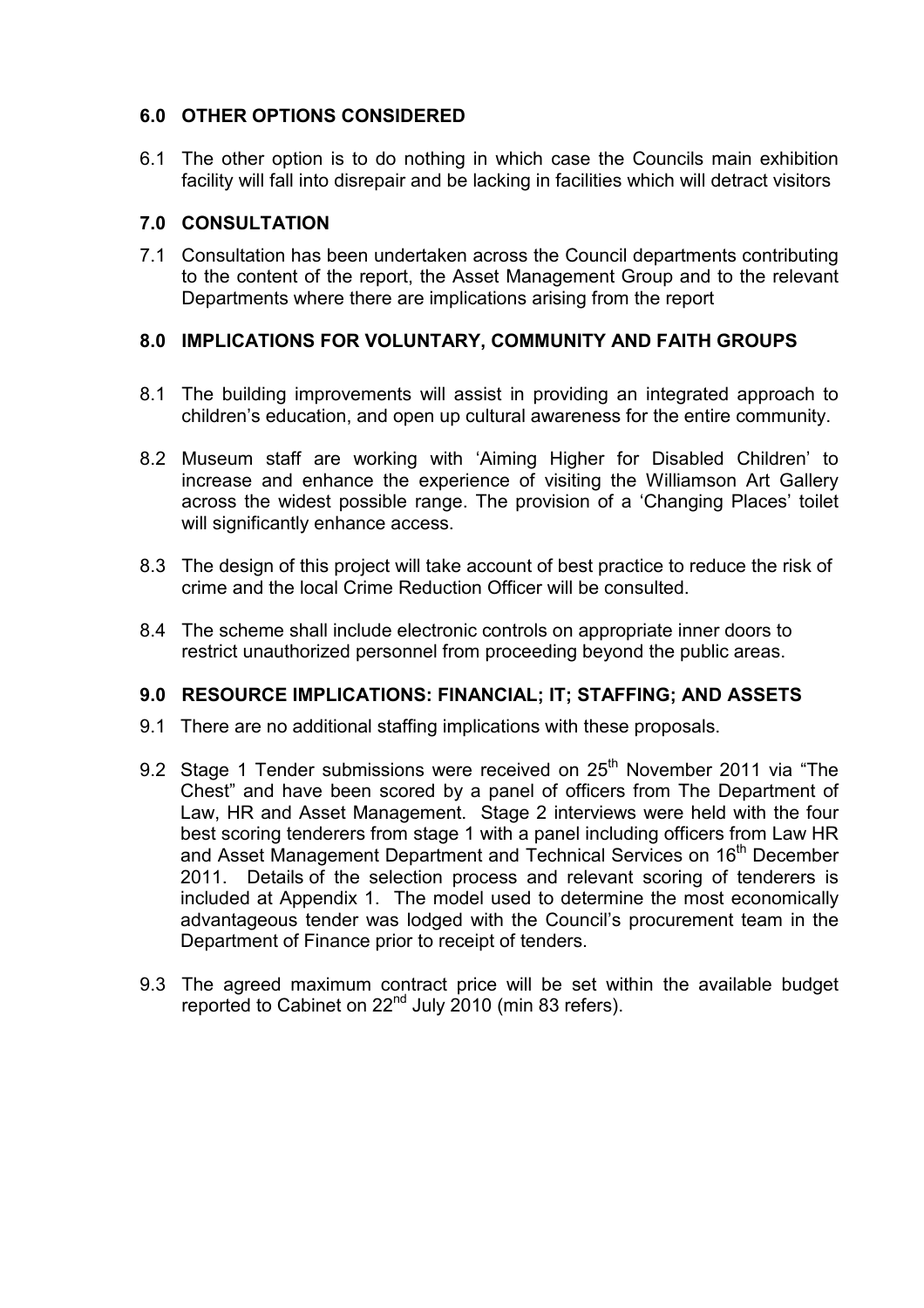9.4 The scheme is to be funded from the Capital Programme which includes investment in Cultural Services assets with £2 million specifically for works to the Williamson Art Gallery and the Birkenhead Priory.

| AGREED MAXIMUM COST FOR BUILDING WORKS                                                                                                                        | £839,655             |                                                                   |
|---------------------------------------------------------------------------------------------------------------------------------------------------------------|----------------------|-------------------------------------------------------------------|
| Departmental Charges @ 16% including:<br>Professional Fees, Clerk of Works salary,<br>CDM Coordinator, Planning & B Regs fees                                 |                      | £ 134,345                                                         |
|                                                                                                                                                               | <b>TOTAL</b>         | £974,000                                                          |
| <b>Total Funding Available</b><br>Capital programme<br>2010/11<br>Capital programme 2011/12<br>DDA Access Fund PPM 2011/12<br><b>Heritage Lottery Funding</b> |                      | 262,000<br>£<br>£1,738,000<br>£<br>30,000<br>20,000<br>£2,050,000 |
| Less the costs committed to the Priory & Work<br>Carried out to date at the Williamson:                                                                       |                      |                                                                   |
| Cost of work carried out to date<br>Amount committed to the Priory                                                                                            | £ 341,000<br>735,000 | £1,076,000                                                        |

Funding remaining **£ 974,000**

#### **10.0 LEGAL IMPLICATIONS**

10.1 The Legal and Member Services Section within the Department of Law, Human Resources and Asset Management will arrange for the completion of the contract.

#### 11.0 **EQUALITIES IMPLICATIONS**

- 11.1 Access will be provided for children and adults with disabilities to all public areas of the refurbished and extended building.
- 11.2 The scheme is designed to comply with the current recommendations for sensory impairment.
- 11.3 An accessible WC and a separate 'Changing Places' WC shall be available within the Entrance Foyer.
- 11.4 There are no implications in this report specifically for women, ethnic minorities or the elderly.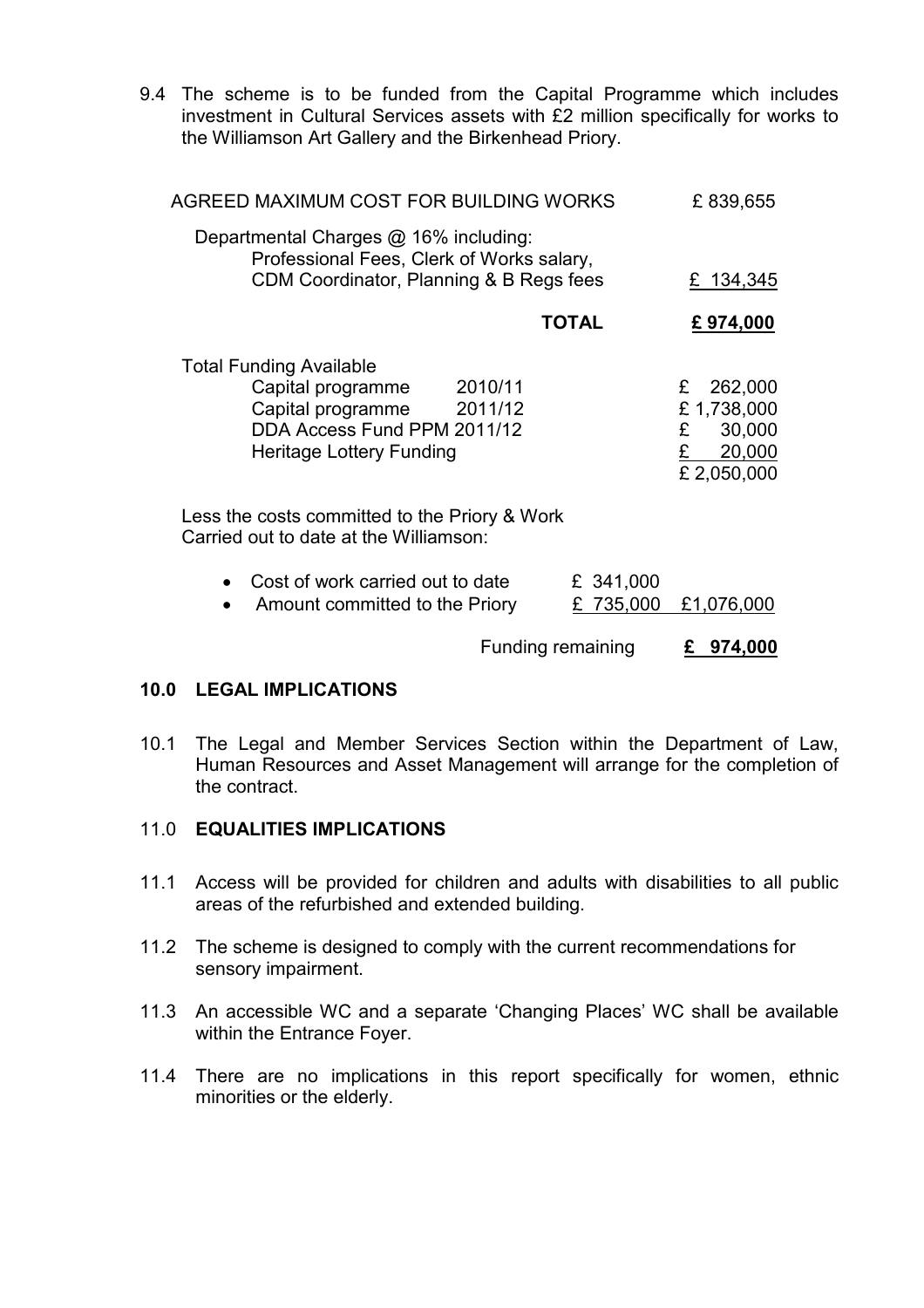#### **12.0 CARBON REDUCTION IMPLICATIONS**

- 12.1 In accordance with the adopted recommendations from the Living in Wirral Task Force we will continue to work to reduce the Council's Carbon Footprint by: improving our energy efficiency; reducing our energy needs; introducing renewable technologies; and, improving our overall environmental performance which will have a positive effect on energy use, reduce carbon emissions and secure financial savings.
- 12.2 In accordance with the Council's Green Specification to increase the use of sustainable materials and products where practicable into all Council building projects, low energy electrical fittings, light fittings, heating controls, water saving devices and high levels of insulation have been included to increase the overall sustainability of the building, help reduce the consumption of natural resources and contribute to the councils  $CO<sub>2</sub>$  reduction objectives. The 2010/11 carbon budget target for the Williamson is 162 tonnes of  $CO<sub>2</sub>$ .
- 12.3 The successful constructor will be encouraged to employ local labour and source materials from local suppliers as far as possible.

#### **13.0 PLANNING AND COMMUNITY SAFETY IMPLICATIONS**

- 13.1 Planning permission for the work was granted ref. APP/11/00967 and Listed Building Consent was granted ref. LBC/11/00968 both on 10/10/2011.
- 13.2 The Gallery and Museum is shown as falling within a Primarily Residential Area in the Council's Unitary Development Plan, adopted in February 2000.

#### **REPORT AUTHOR: Chris Evans**

 telephone: (0151 606 2342) email: chrisevans@wirral.gov.uk

# **APPENDICES**

Appendix 1 Tenderers' evaluation scores

#### **REFERENCE MATERIAL**

The information used in the preparation of this report was obtained in consultation with Cultural Services – Arts and Museums Department and with reference to their bidding documents. No other background papers have been used in the preparation of this report with the exception of the Architects files and BO2457 and the Quantity Surveyor's working papers.